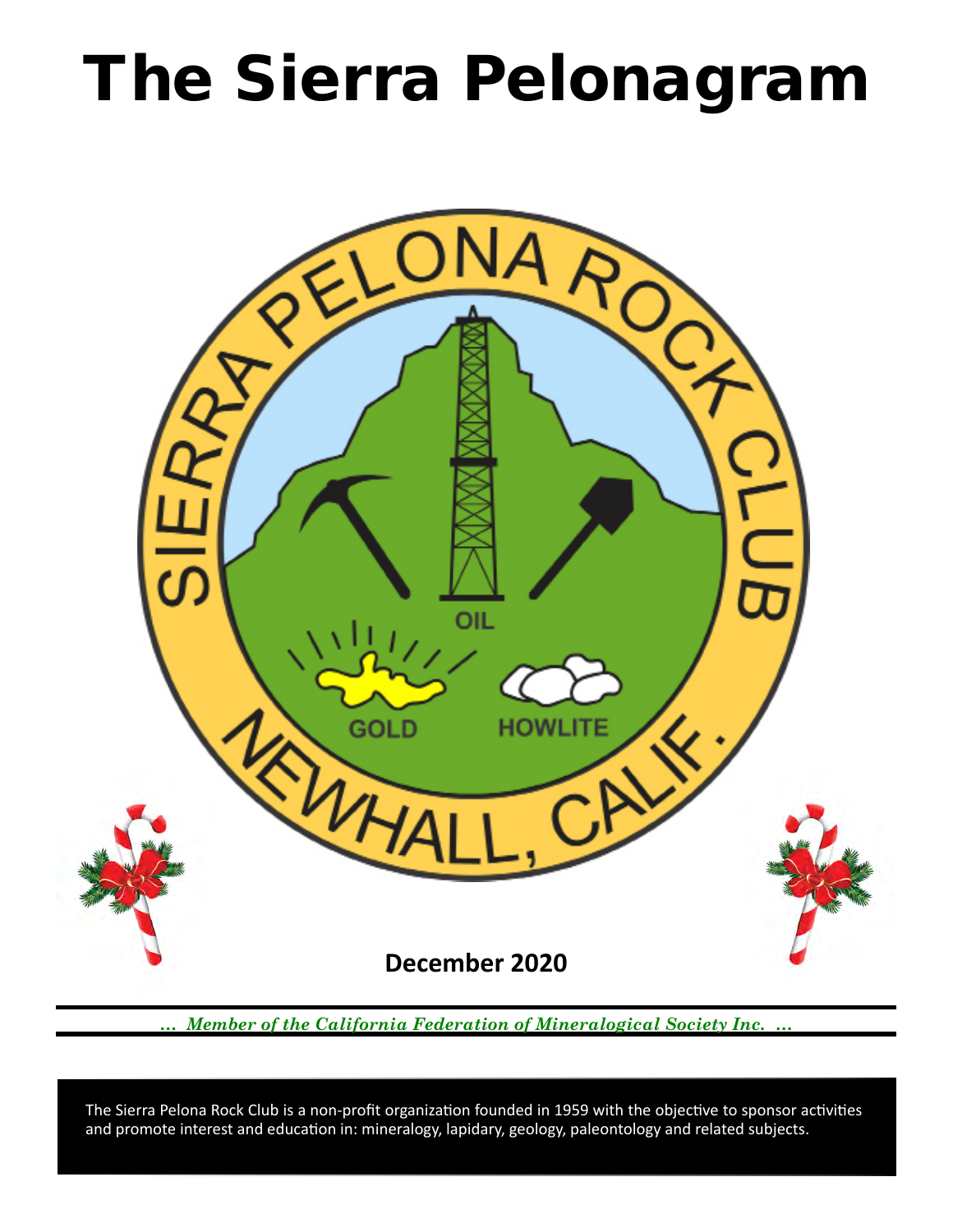

**December** Dianne Erskine-Hellrigel Mark Scott

> **January** Larry Holt Larry Patrich Martin Schreiner Robin Shane Bruce Velie Austin Williams



**SPRC General Meeting** November 17, 2020 Zoom

The meeting was called to order at 7pm. 16 members were in attendance.

Dianne Wohlleben agreed to head the nominating committee. Ruth brought up the problem that our Bylaws don't say anything about electronic voting yet this is the only way we could safely and legally vote at this time. Heidi said she would be glad to get with Dianne and they could try to work out something that the club could endorse.

Bill restated the fact that dues this upcoming year have been reduced to \$10 because of the inability for members to meet and do club activities.

The meeting was adjourned for Tina White's program "Geology of Stoddard Wells".

Respectfully Submitted

Heidi S Webber, Secretary, SPRC



## **Officers:**

President – Bill Webber Vice‑President – Julie Tinoco Secretary: Heidi Webber Treasurer –Shana Brunes-Ruiz Federation Director (CFMS/AFMS) --Ron Rackliffe

### **Chairpersons:**

Claim--Linda Jenkins Donation Rock Table--Akiko Strathmann Equipment--Bill Webber Field Trips – Julie Tinoco Historian ‑Open Hospitality – Ron Rackliffe Membership – Heidi Webber Website-- Larry Holt Pelonagram Publisher, Editor – Heidi Webber Programs –Tina White Publicity –Open Sunshine--Brigitte Mazourek

The Sierra Pelona Rock Club, is a member of the California and American Federation of Mineralogical Societies, Inc. (CFMS/AFMS). The general club meetings (Open to the public) are at 7:30 PM, on the 3rd Tuesday of each month at:

## **The Clubhouse of the Greenbrier Mobile Estates EAST 21301 Soledad Canyon Rd Canyon Country, CA 91351**

Contact the Club or the Sierra Pelonagram Editor at:

**Sierra Pelona Rock Club P.O. Box 221256 Newhall, Ca. 91322** Or e‑mail: hwebber@pacbell.net *Visit the SPRC website [www.sierrapelona.com](http://www.sierrapelona.com/)*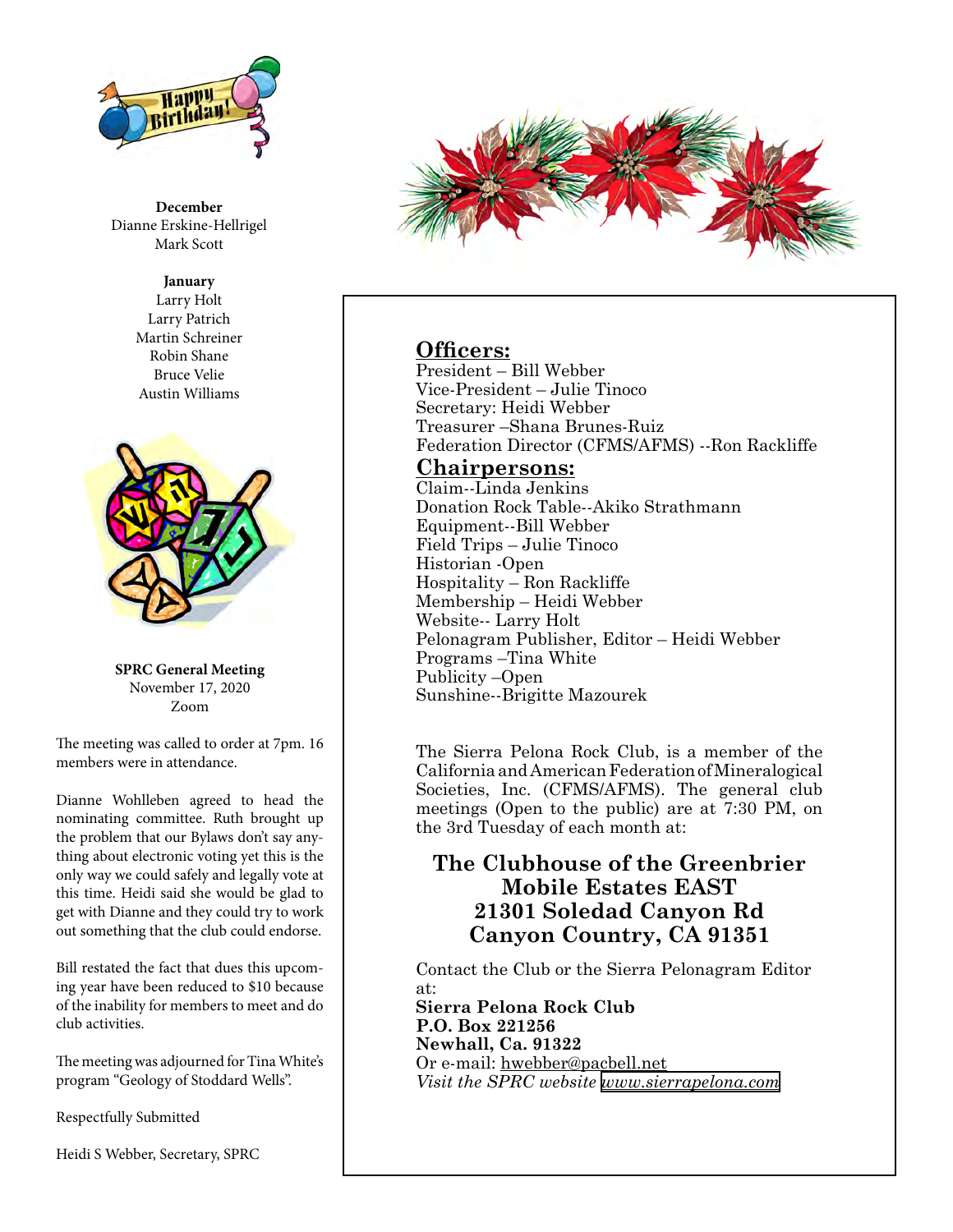

Hello All

Well, another CV19-impacted month has gone by and it's starting to look like a minimum of several more months will need to be endured before hopefully it is under control. In the meantime, I hope that you all are staying as safe as you reasonably can both physically and mentally.

 We have had decent attendance at the monthly Zoom meetings even though there isn't a whole lot to say. Tina White has continued to present great programs and of even greater benefit, we are socializing with each other--something that is greatly missed! It is so nice to just chat back and forth with each other, catching up on their news—like Tina White is engaged and showed us her ring! See what you are missing? So come join us at the December Zoom meeting and beyond. If you don't know how to Zoom, Heidi and Don Cogan will be more than happy to spend time showing you the ropes. It can be surprisingly easy, even if you don't consider yourself to be very computer savvy. Contact either one and set up a little tutoring session so you can join us.

 Also, don't forget Dues are Due! We need to have them paid by February's Board Meeting. And because this year has been so skewed, we drastically reduced them to only \$10. So get them mailed to the clubs PO box at Sierra Pelona Rock Club, PO Box 221256, Newhall, CA 91322.

In closing, I hope that all of you have a safe and happy holiday. We will see you in January.

Bill Webber President, SPRC



Merry Christmas



**SPRC Board Meeting** December 1, 2020 Zoom

The meeting was called to order at 7:09pm. In attendance were Bill and Heidi Webber, Julie Tinoco and Tina White. A quorum was made.

The main discussion was electronic voting. Because it isn't mentioned in the Bylaws and it requires in-person membership to change, yet voting for the new board is also required as in-person voting, the board was asked if they would agree to continue in their current position for another year providing none of the membership objected. All agreed and at that point, no other members said they would like to be voted in as a board member for any position, save Ron Rackliffe who said he would assume the CFMS position that Evelyn Velie is vacating as she is moving across the country. Congratulations Ron. This question will be asked at the December Zoom meeting and a detailed email was sent to all members describing our dilemma. That email will be attached to the bottom of these minutes for the record but won't be in the Pelonagram as this was for club members only. (As of the date I am writing these minutes, December 13, 29 members have affirmed these plans). We all agreed that as soon as we are allowed to meet in person, a vote for a change to the Bylaws to allow electronic voting will be implemented.

The meeting was adjourned at 7:30pm. (Julie/Heidi)

Respectfully Submitted

Heidi S Webber, Secretary SPRC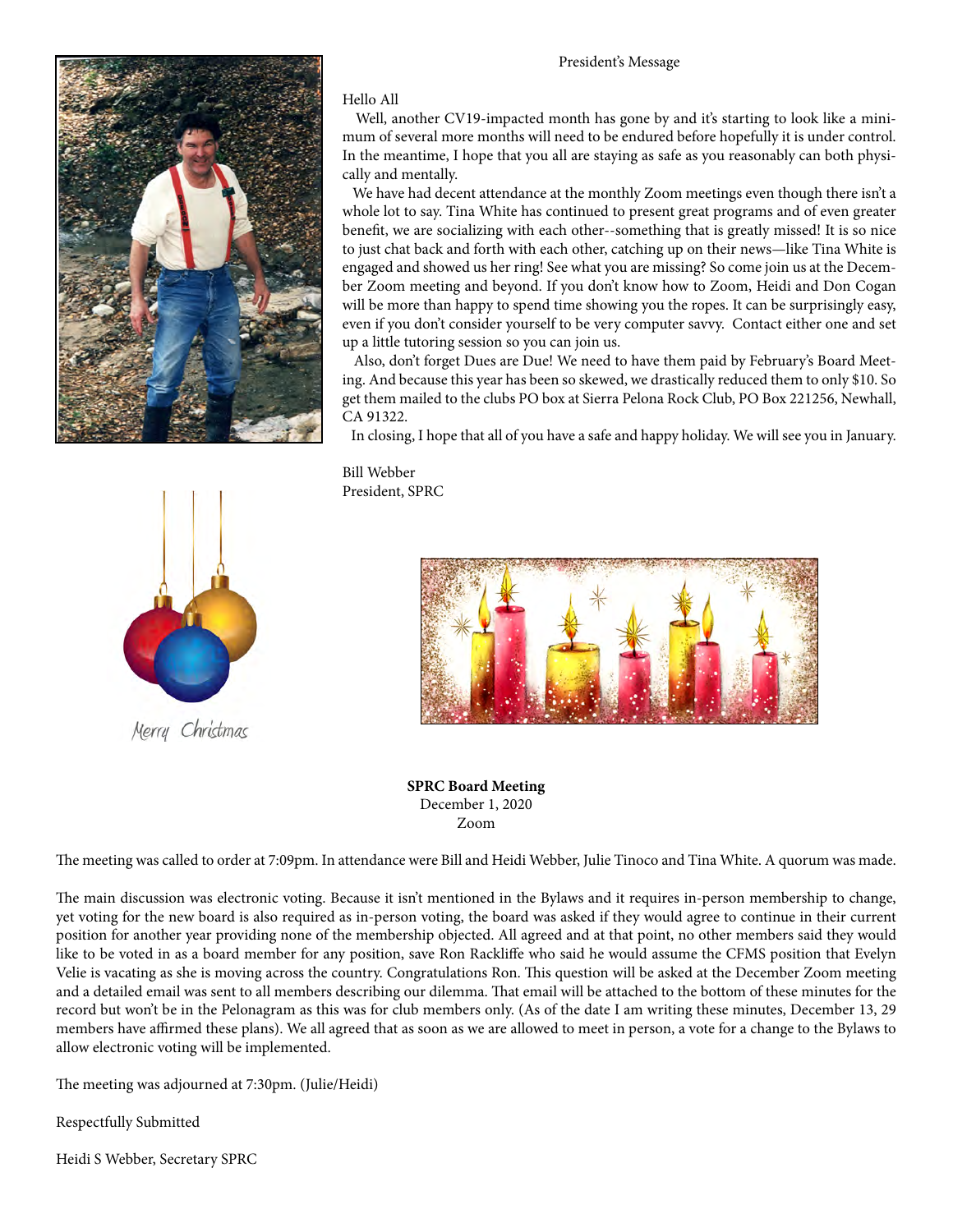#### **Scientists Solve the Mystery of How the Columns of Devils Tower Formed**



 A new study by geoscientists at the University of Liverpool has identified the temperature at which cooling magma cracks to form geometric columns such as those found at the Giant's Causeway in Northern Ireland and Devils Postpile in the USA.

 Geometric columns occur in many types of volcanic rocks and form as the rock cools and contracts, resulting in a regular array of polygonal prisms or columns.

 Columnar joints are amongst the most amazing geological features on Earth and in many areas, including the Giant's Causeway, they have inspired mythologies and legends.

 One of the most enduring and intriguing questions facing geologists is the temperature at which cooling magma forms these columnar joints.

 Liverpool geoscientists undertook a research study to find out how hot the rocks were when they cracked open to form these spectacular stepping stones.

 In a paper published in Nature Communications, researchers and students at the University's School of Environmental Sciences designed a new type of experiment to show how as magma cools, it contracts and accumulates stress, until it cracks. The study was performed on basaltic columns from Eyjafjallajökull volcano, Iceland.

 They designed a novel apparatus to permit cooling lava, gripped in a press, to contract and crack to form a column. These new experiments demonstrated that the rocks fracture when they cool about 90 to 140 C below the temperature at which magma crystallizes into a rock, which is about 980?C for basalts.

 This means that columnar joints exposed in basaltic rocks, as observed at the Giant's Causeway and Devils Postpile (USA) amongst others, were formed around 840-890 C.

 Yan Lavallée, Liverpool Professor of Volcanology who headed the research, said: "The temperature at which magma cools to form these columnar joints is a question that has fascinated the world of geology for a very long time. We have been wanting to know whether the temperature of the lava that causes the fractures was hot, warm or cold.

 "I have spent over a decade pondering how to address this question and construct the right experiment to find the answer to this question. Now, with this study, we have found that the answer is hot, but after it solidified."

 Dr. Anthony Lamur, for whom this work formed part of his doctoral study, added: "These experiments were technically very challenging, but they clearly demonstrate the power and significance of thermal contraction on the evolution of cooling rocks and the development of fractures".

 Dr. Jackie Kendrick, a post-doctoral researcher in the Liverpool group said: "Knowing the point at which cooling magma fractures is critical, as -beyond leading to the incision of this stunning geometrical feature- it initiates fluid circulation in the fracture network. Fluid flow controls heat transfer in volcanic systems, which can be harnessed for geothermal energy production. So the findings have tremendous applications for both volcanology and geothermal research."

 Understanding how cooling magma and rocks contract and fracture is central to understand the stability of volcanic constructs as well as how heat is transferred in the Earth.

 Professor Lavallée added: "The findings shed light on the enigmatic observations of coolant loss made by Icelandic engineers as they drilled into hot volcanic rocks in excess of 800 C; the loss of coolant in this environment was not anticipated, but our study suggests that substantial contraction of such hot rocks would have opened wide fractures that drained away the cooling slurry from the borehole.

 "Now that we know this, we can revisit our drilling strategy and further our quest for the new development of magma energy sources."

*The above story is based on materials provided by University of Liverpool.*